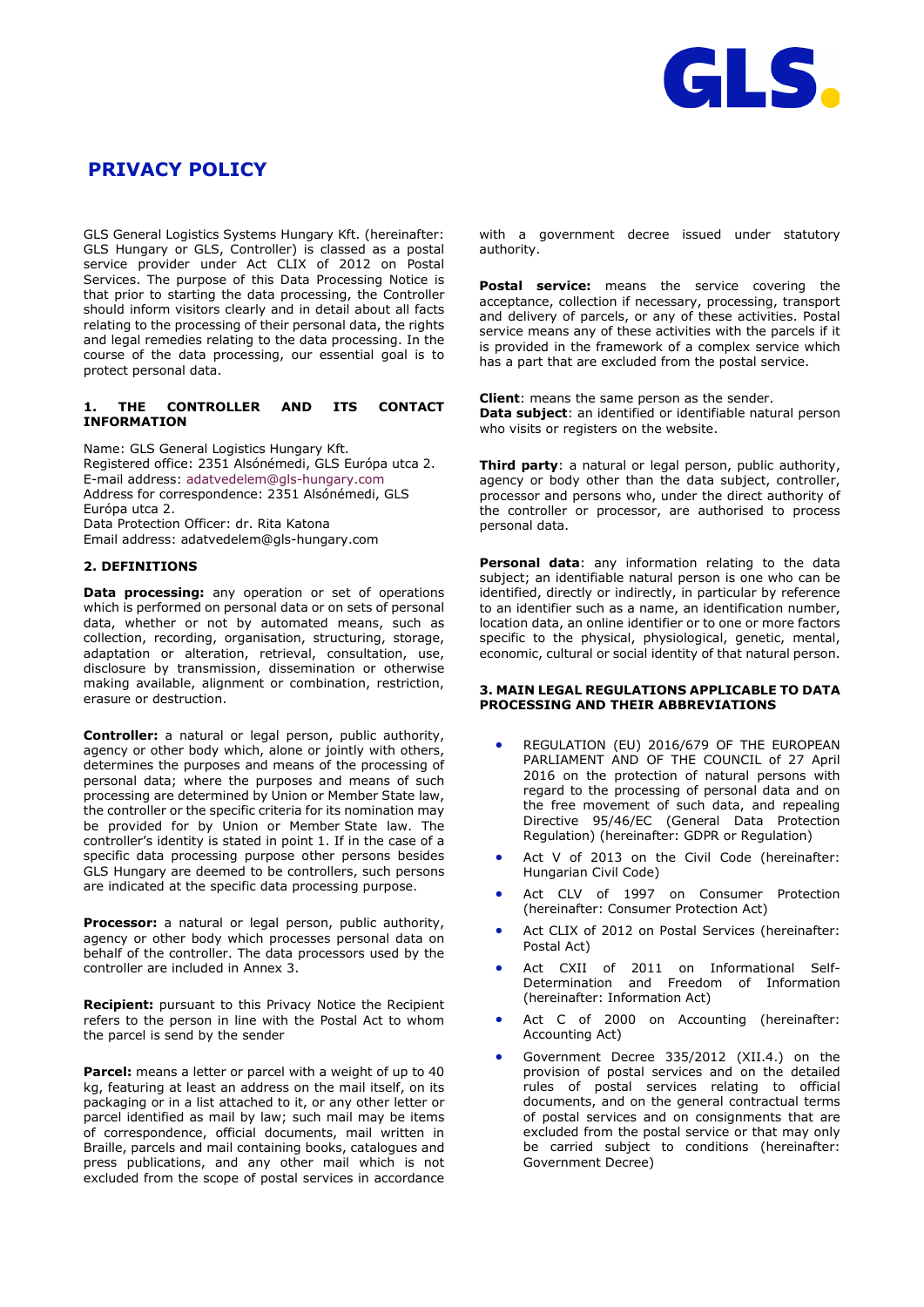

# **4. PRINCIPLES OF DATA PROCESSING AND ENFORCEMENT THEREOF**

4.1. Lawfulness, fairness, transparency

Controller performs the data processing operations indicated in this Notice in a lawful and fair manner, in a manner which is transparent for the Data Subject.

#### 4.2. Purpose limitation

The Controller only uses the personal data for the purposes stated in this Notice and only transfers it in order to achieve such purposes, in accordance with the provisions of this Notice and legal regulations in force, applicable to the processing of personal data. The processed personal data can only be accessed by the persons concerned in the achievement of the purposes. It is the User's responsibility and obligation to obtain the data subject's consent in advance whenever he or she indicates personal data which is not his or hers. Responsibility for the truthfulness of data falls on the User.

#### 4.3. Data minimisation

The Controller only asks the Data Subject to provide personal data which, considering the purpose of the data processing, is appropriate, relevant and absolutely necessary in respect of the specific data processing, without which it would not be able to provide its service or would not be able to provide it according to its commitments.

#### 4.4. Accuracy

The Data Subjects are responsible for the truthfulness, accuracy and up-to-date nature of data entered on the website. Moreover, it is also the Data Subject's responsibility and obligation to obtain the data subject's consent in advance whenever he or she indicates personal data which is not his or hers.

If the Data Subject notifies the Controller, in accordance with this Notice, that his or her data does not correspond to reality, the Controller shall arrange for the erasure or rectification of this data, in accordance with this Policy.

### 4.5. Storage limitation

The Controller ensures that personal data is stored in such form as only allows the identification of the Data Subject for the time required to achieve the purposes of personal data processing. Thus, the Controller defines the duration of data storage in accordance with this principle.

# 4.6. Integrity and confidentiality (data security)

GLS is committed to the protection of its customers', partners and employees' personal data and attaches special importance to respecting its customers' right to informational self-determination. GLS processes personal data confidentially and takes every security, informational security, technical and organisational measure to guarantee the security of data.

Every employee of GLS has undertaken in writing to maintain the confidentiality of data. GLS Hungary, as well as the person (organisation) performing the postal agency activity, is obliged – provided that the statutory conditions are met and there is a request to this effect – to hand over or present any postal consignment, textual message or communication to the organisations authorised by a separate statutory instrument to examine the contents thereof, and shall also make possible the monitoring and storing of these, as well as any other kind of intervention in respect of the consignment or textual message.

The Controller takes every measure required to ensure that the data is processed in a secure and intact manner, as well as to build and operate the data processing systems required for this, and to protect personal data from abuse and data loss.

The Controller ensures that no unauthorised person can access, disclose, transfer or alter or erase the data processed. The Controller stores the data that contains personal data on a secure server, which is not publicly accessible. GLS Hungary only uses data made available by the customers (recipient data) to carry out the services ordered.

The Controller also requires its employees participating in the data processing activity and any data processors it may use to undertake the above commitment.

4.7. Data transfer and participants

The personal data shall be provided, processed or transferred to a third party in compliance with the undermentioned regulations.

GLS does not sell or lease any personal data to third parties. However, there are certain circumstances when GLS may share personal data without further notice.

- With GLS subsidiaries and GLS subcontractors for the purpose of parcel dispatch from sender to recipient.
- With subcontractors employed lawfully by the Service Provider or with postal contributors (processors) for fulfilling the contract between the Sender and the Service Provider.
- With processors employed lawfully by the Controller. The list of the processors can be found in Annex 3. GLS cooperates with its partners under a data protection agreement and subject to strict control.

Furthermore, GLS only provides information to third parties based on authorisation under the law (e.g. inquiries of authorities based on law).

# **5. THE LEGAL BASIS OF DATA PROCESSING**

The Controller is entitled to perform its data processing activity based on the following legal bases.

In its logistical activity relating to postal services, i.e. collecting, processing, transporting, and delivering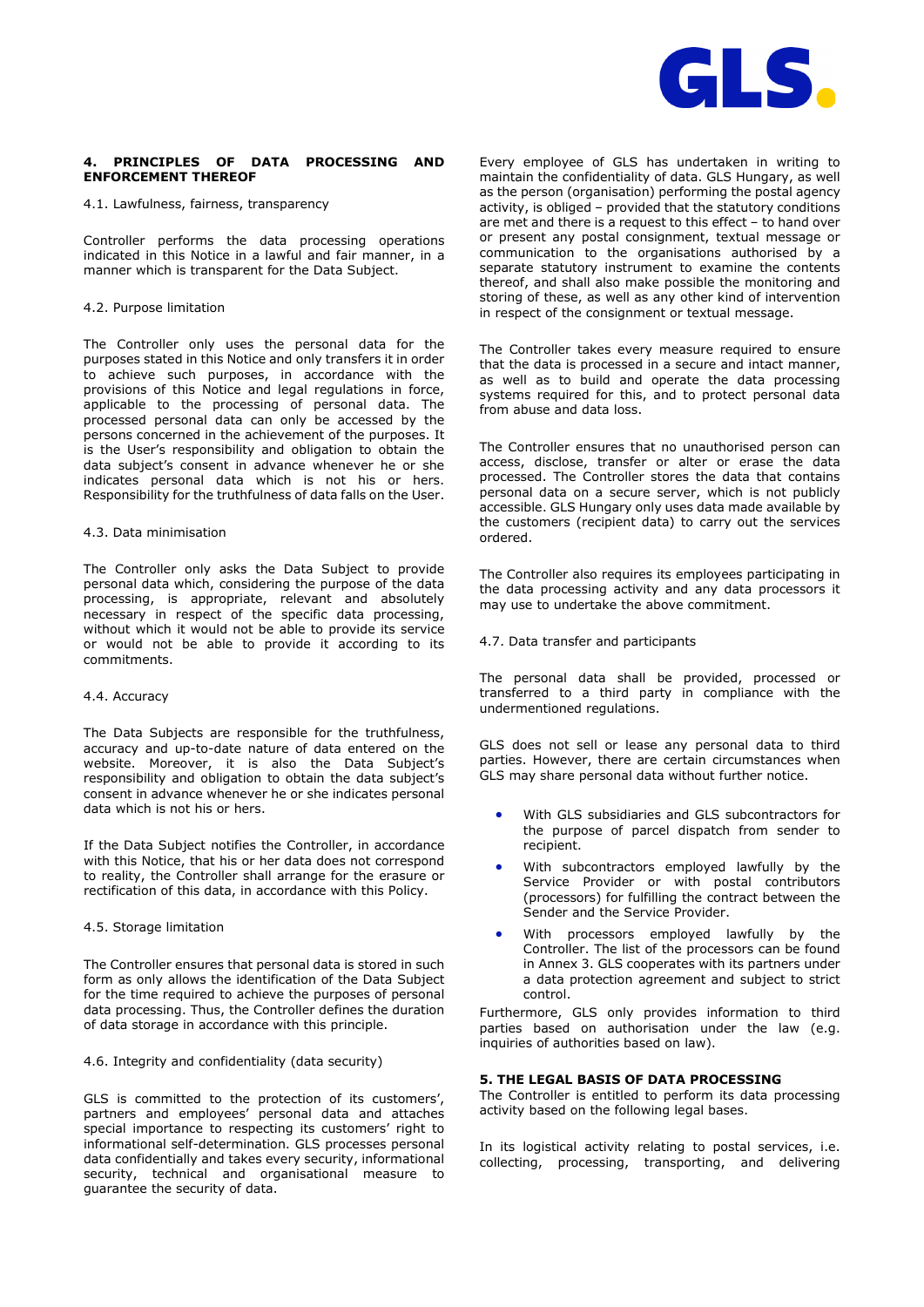

parcels, GLS Hungary shall process data on the following bases:

- consent of the data subjects, which is expressed in the fact that they provide their personal data to GLS or transmit it to the sender so that it should be processed for one or more specific purposes (hereinafter referred to as '**Consent**') this is based on Point (1) a) Article 6 of GDPR;
- processing is necessary for the performance of a contract to which the data subject is party or in order to take steps at the request of the data subject prior to entering into a contract (hereinafter referred to as '**Performance of a Contract'**); this is based on Point (1) b) Article 6 of GDPR;
- processing is necessary for compliance with a legal obligation to which the controller is subject (hereinafter referred to as '**Compliance with legal obligation**'); this is based on Point (1) c) Article 6 of GDPR;
- processing is necessary for the purposes of the legitimate interests pursued by the controller or by a third party, (hereinafter referred to as '**Legitimate interest of the Controller'**); this is based on Point (1) f) Article 6 of GDPR.

The legal basis of a specific data processing activity is contained in the information indicated for that specific data processing activity.

#### **6. DATA PROCESSING ACTIVITIES**

This Privacy Policy covers the following activities carried out by the Controller:

- a) activities that are part of the GLS GTC,
- b) activities that are not part of the GLS GTC.

As the basis and precondition for the data processing activities that are part of the GLS GTC is the contract concluded between the Sender and the Service Provider, the processing activities may differ depending on whether the activity is based on a long-term agreement, a one-off parcel delivery contract concluded in the GLS ParcelShop or a service ordered via the [https://ecsomag.hu](http://www.ecsomag.hu/) website. Some of the data processing practices may apply to all types of contracts, while others may be linked to a specific type of contract only. The detailed rules for this are set out in Annex 1.

There are many types of data processing that are not covered by the GLS GTC, the rules for which are set out in detail in section 6.2 and in Annex 2.

# **6.1. POSTAL SERVICE-RELATED DATA PROCESSING, WHICH IS PART OF GLS'S GBC**

The data processing in this section contains the Data Controller's data processing related to postal service, the detailed rules of which are contained in Annex 1. Annex 1 forms part of the Data Controller's General Business Conditions.

With respect to data handling at the GLS ParcelShops (including both the dispatch and the receipt of the consignment), the rules in the Section on 'Data processing related to the activities of the ParcelShops' in Annex 1

shall also apply. This Privacy Policy and its rules relating to ParcelShops set out in Annex 1 also form part of the General Business Conditions of GLS.

#### **6.1.1. DATA CONTROLLERS, DATA PROCESSORS, RESPONSIBILITY FOR DATA PROCESSING**

The Service Provider qualifies as a data controller in respect of the fulfilment or provision of the postal service. The postal service contract is concluded between the Service Provider and the Sender.

In the case of a contractual relationship between the Recipient and the Sender (including, but not limited to, web store orders, distance sales agreements), the Sender also qualifies as a data controller. This data processing is governed by the contract between the Sender and the Recipient.

The data necessary for the delivery of postal consignments (parcel delivery) are provided by the Sender to the Service Provider within the framework of the postal service contract. The Sender is responsible for the legality of the transmission of such data and for the accuracy and correctness of the data transmitted. The Sender is obliged to cooperate with the Service Provider in connection with the data processing, in particular in connection with the correction, restriction and deletion of the data transmitted by the Sender or the management of any data protection incidents. If the Data Subject directly contacts the Service Provider for correction, deletion or restriction of any data, but the incorrect / inaccurate data was not generated in the Service Provider's systems or scope of activity but is clearly attributable to incorrect / inaccurate data forwarded to the Service Provider by the Sender, the Sender shall be obliged to take all necessary measures to correct, delete or restrict the data. Failure to do so or breaching this obligation shall be the responsibility of the Sender.

The Service Provider shall be solely responsible for the data processing performed in the framework of the postal service.

The Service Provider is entitled to use contributors to provide the service and to transfer personal data to them in order to provide the service. These contributors shall be considered data processors unless otherwise stated in this Privacy Policy. The list of data processors, the legal basis for the data transmission and the scope of the transmitted data are contained in Annex 3. The Service Provider is responsible for the data processors as if it had acted itself. The data processor shall only be liable for any damage caused by the data processing if it has failed to comply with the obligations specifically imposed on data processors under the GDPR, or if the Service Provider's lawful instructions have been disregarded or acted against.

# **6.1.2. DATA PROCESSING RELATED TO PARCEL DELIVERY**

Data processing related to parcel delivery may differ depending on the service(s) ordered by the Sender from the Data Controller. The exact description of the services is set out in the Data Controller's General Business Conditions.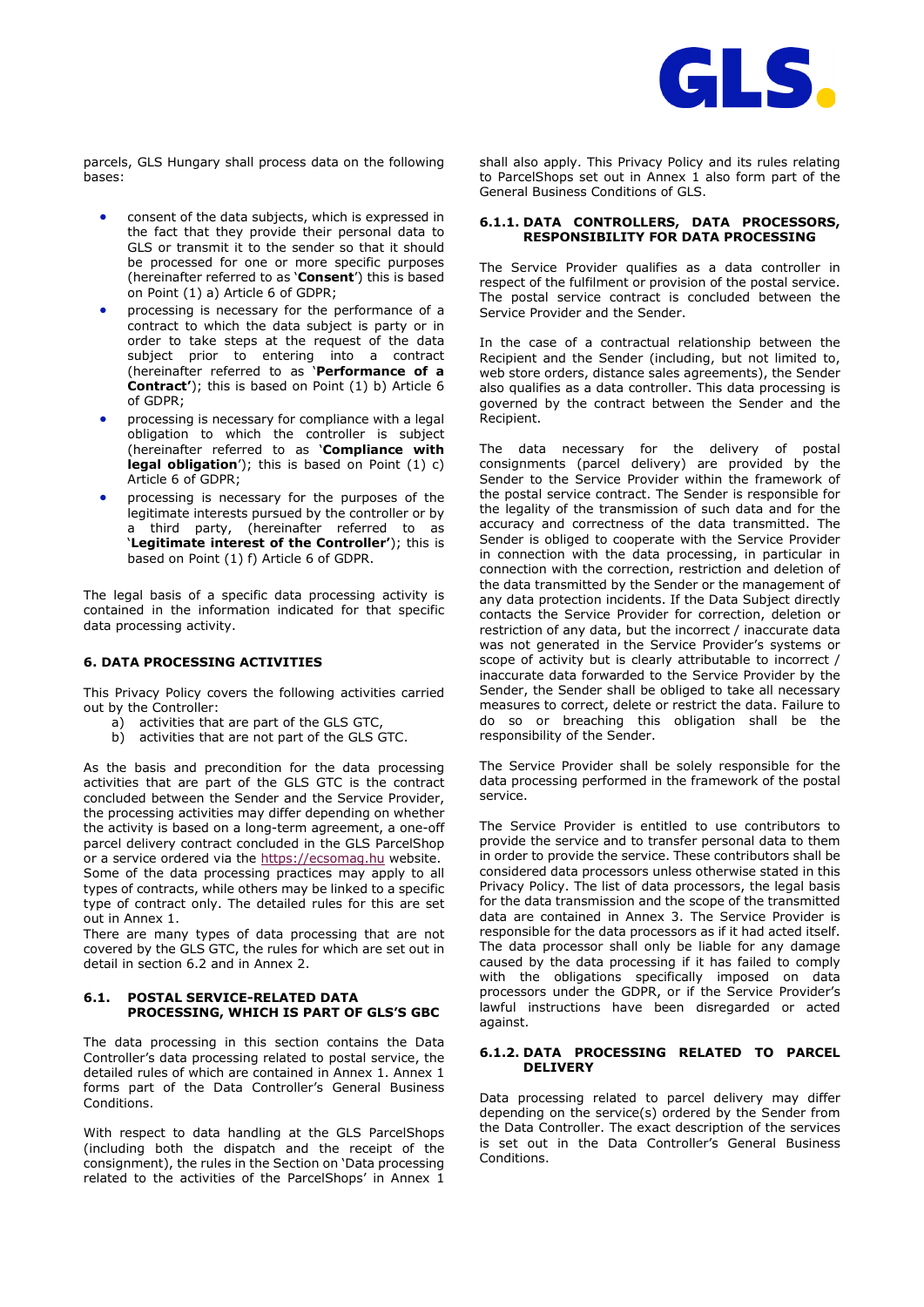

Data processing related to Home delivery (door-to-door delivery) is a basic service provided by the Data Controller.

The additional services indicated in Annex 1 are the additional services available to the Client (sender), therefore the data processing related thereto shall be performed only if the Client (the sender) has ordered this additional service. For additional services, only the additional data processing that results from the nature of the additional service is indicated, and not the data processing defined as part of the basic service. That is, in such a case, the data processing rules specified for the Home Delivery and the specific additional service in question shall be applied together.

#### **6.1.3. OTHER DATA PROCESSING RELATED TO CONTRACTS CONCLUDED WITH OR TO BE CONCLUDED WITH CLIENTS**

These data processing activities include data processing beyond the use of the above parcel delivery services.

This section and the appendix do not contain any data processing using systems and software managed by the Clients related to the data recorded therein; the Data Controller shall provide information about this separately for the particular system or software.

### **6.1.4. DATA PROCESSING RELATED TO CUSTOMER SERVICE**

The data processing tasks of the Customer Service can be divided into two main groups.

- (1) On the one hand, Data Controller is obliged under paragraph (3) of Section 57 of the Postal Act to operate at least one central customer service with opening hours as specified in paragraph (2) of Section 17/B of the Consumer Protection Act and accessible by telephone, and also ensure that complainants are able to submit their complaints verbally, in writing and via the internet. The detailed rules for Customer Support and the filing of complaints are contained in the General Business Conditions.
- (2) In addition, the Customer Service is responsible for providing information on the activities of the Data Controller to both its contractual partners (Clients, Senders) and recipients as well as other stakeholders.

Data Controller has an obligation to investigate complaints based on the Consumer Protection Act as a general rule on the one hand, and, on the other hand, based on the Postal Act as a special regulation. Under paragraph (1) of Section 57 f the Postal Act, the provisions in Section 17/A-17/C on complaint management and customer service of the Consumer Protection Act can only be applied to complaints filed against the Data Controller in so far as it is allowed by the provisions in paragraph 57 of the Postal Act.

# **6.1.5. DATA PROCESSING RELATED TO FILING DAMAGE ADMINISTRATION**

The detailed rules regarding the enforcement of damage claims (right holders, deadlines, method of enforcing the claim) are set out in the General Business Conditions. The data processing rules are set out in Annex 1.

# **6.1.6. DATA PROCESSING RELATED TO THE PARCELSHOP ACTIVITY**

The data processing activity of the GLS ParcelShops is described in Annex 1.

In respect of the GLS ParcelShops, in addition to the data processing specified for this activity, the rules on further processing laid down in Annex 1 shall apply mutatis mutandis where this is justified by the nature of the service.

For the purposes of the GLS ParcelShops, GLS shall be considered as data controller and the ParcelShop Operator as data processor.

# **6.1.7. Data processing related to services ordered via the [https://ecsomag.hu](http://www.ecsomag.hu/) website**

The data processing applicable to services ordered via the [https://ecsomag.hu](http://www.ecsomag.hu/) website is described in Annex 1.

In connection with the performance of this type of contract, the Controller engages additional processors. In respect of the invoicing and payment of the service fee the Service Provider does not act as a controller, as these data processing activities are carried out by independent controllers other than the Service Provider, and therefore these independent controllers are responsible for such data processing activities. Detailed rules are set out in Annex 1.

#### **6.2. DATA PROCESSING ACTIVITIES THAT ARE NOT PART OF THE GLS GENERAL BUSINESS CONDITIONS**

These data processing activities are detailed in Annex 2.

#### **6.2.1. DATA PROCESSING RELATED TO WEBSITES 6.2.2. DATA PROCESSING FOR MARKETING PURPOSES**

# **6.2.3. DATA PROCESSING RELATED TO RECRUITMENT AND SELECTION**

This section contains the detailed rules for processing the data of applicants applying directly to the Data Controller for employment.

Data Controller will keep the job applications submitted to it as specified in Annex 2 even if there are no job vacancies available at the moment, or if the Data Subject was not hired for the advertised job. In this case, the Data Controller shall store the data of the Data Subject in a separate database, so that if a job becomes vacant that the Data Subject may be able to fill based on his / her education, qualifications, professional experience, the Data Controller may contact him / her.

The Data subject shall have the right to delete his or her personal data in accordance with the provisions of Section 7 in connection with the inclusion or deletion of such data in the Data Controller's database.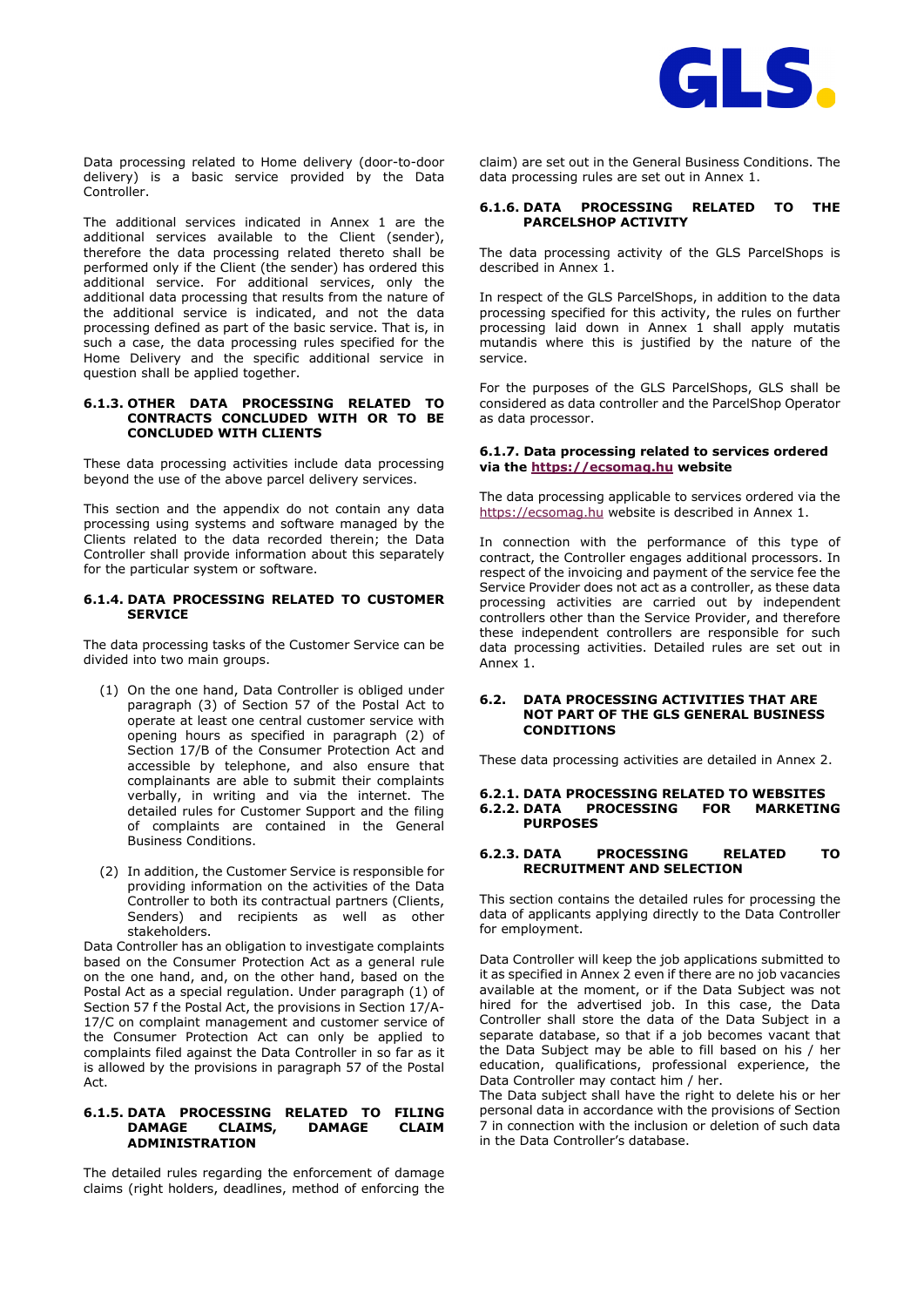

# **6.2.4. DATA PROCESSING THROUGH CAMERAS**

# **6.2.5. DATA PROCESSING RELATED TO ACCESS TO THE DATA CONTROLLER'S BUILDINGS**

# **7. RIGHTS OF THE DATA SUBJECT**

This section details the rights of Data Subjects and their possibilities of enforcing them.

The Data Controller draws the attention of the Data Subjects to the fact that for the purposes of this Section they may only exercise the rights provided by the applicable legal provisions. That is, where the exercise of that right is subject to a specific legal basis or condition, the Data Subject may only exercise that right if the Data Controller manages that particular personal data on that particular legal basis or the request is in compliance with the conditions set out therein.

# **7.1. RIGHT OF ACCESS BY THE DATA SUBJECT (RIGHT TO BE INFORMED)**

Data Subjects have a right to receive information from the Controller whether their personal data is being processed. If data is being processed, the Data Subject may request information from the Controller about the following:

- a) purposes of the data processing;
- b) the categories of personal data concerned;
- c) the recipients or categories of recipient to whom the personal data has been or will be disclosed, in particular recipients in third countries or international organisations;
- d) where possible, the envisaged period for which the personal data will be stored, or, if not possible, the criteria used to determine that period;
- e) the existence of the right to request from the controller rectification or erasure of personal data or restriction of processing of personal data concerning the data subject or to object to such processing;
- f) the right to lodge a complaint with a supervisory authority;
- g) where the personal data is not collected from the data subject, any available information as to their source;
- h) information about the existence of automated decision-making, including profiling, and, at least in those cases, meaningful information about the logic involved, as well as the significance and the envisaged consequences of such processing for the data subject.

The Controller shall provide a copy of the personal data undergoing processing free of charge once per year to the Data Subject. For any further copies requested by the Data Subject, the Controller may request reimbursement of costs (in the case of paper-based information: HUF 10/sheet). If the data subject has submitted the request electronically, the controller shall provide this data – unless otherwise instructed by the Data Subject – in electronic form to the Data Subject.

### **7.2. RIGHT TO RECTIFICATION**

The data subject shall have the right to obtain from the controller without undue delay the rectification of inaccurate personal data concerning him or her. Taking into account the purposes of the processing, the data subject shall have the right to have incomplete personal data completed, including by means of providing a supplementary statement.

# **7.3. RIGHT TO ERASURE, RIGHT TO BE FORGOTTEN**

The Data Subject may request the Controller to erase his or her personal data in the following cases:

- a) the personal data is no longer necessary in relation to the purposes for which they were collected or otherwise processed;
- b) if the processing is based on the Data Subject's consent, the Data Subject withdraws this consent, provided that the data processing has no other legal basis;
- c) the data subject objects to the data processing, if the rules of erasure exist in respect of this objection;
- d) the personal data has been unlawfully processed;
- e) the personal data has to be erased for compliance with a legal obligation in Union or Member State law to which the controller is subject;
- f) the personal data has been collected in relation to the offer of information society services referred to in Article 8(1) of the Decree.

The Controller is not obliged to erase the personal data if the data processing is required:

- a) for exercising the right of freedom of expression and information;
- b) for compliance with a legal obligation which requires processing by Union or Member State law to which the controller is subject or for the performance of a task carried out in the public interest or in the exercise of official authority vested in the controller;
- c) on the basis of public interest concerning public health;
- d) for archiving purposes in the public interest, scientific or historical research purposes or statistical purposes insofar as the right referred to in paragraph (1) is likely to render impossible or seriously impair the achievement of the objectives of that processing; or
- e) for the establishment, exercise or defence of legal claims.

### **7.4. RIGHT TO RESTRICTION OF PROCESSING**

The data subject shall have the right to obtain from the controller restriction of processing where one of the following applies:

- (1) the accuracy of the personal data is contested by the data subject, for a period enabling the controller to verify the accuracy of the personal data;
- (2) the processing is unlawful and the data subject opposes the erasure of the personal data and requests the restriction of their use instead;
- (3) the controller no longer needs the personal data for the purposes of the processing, but they are required by the data subject for the establishment, exercise or defence of legal claims;
- (4) the data subject has objected to processing; in this case, the restriction applies pending the verification whether the legitimate grounds of the controller override those of the data subject.